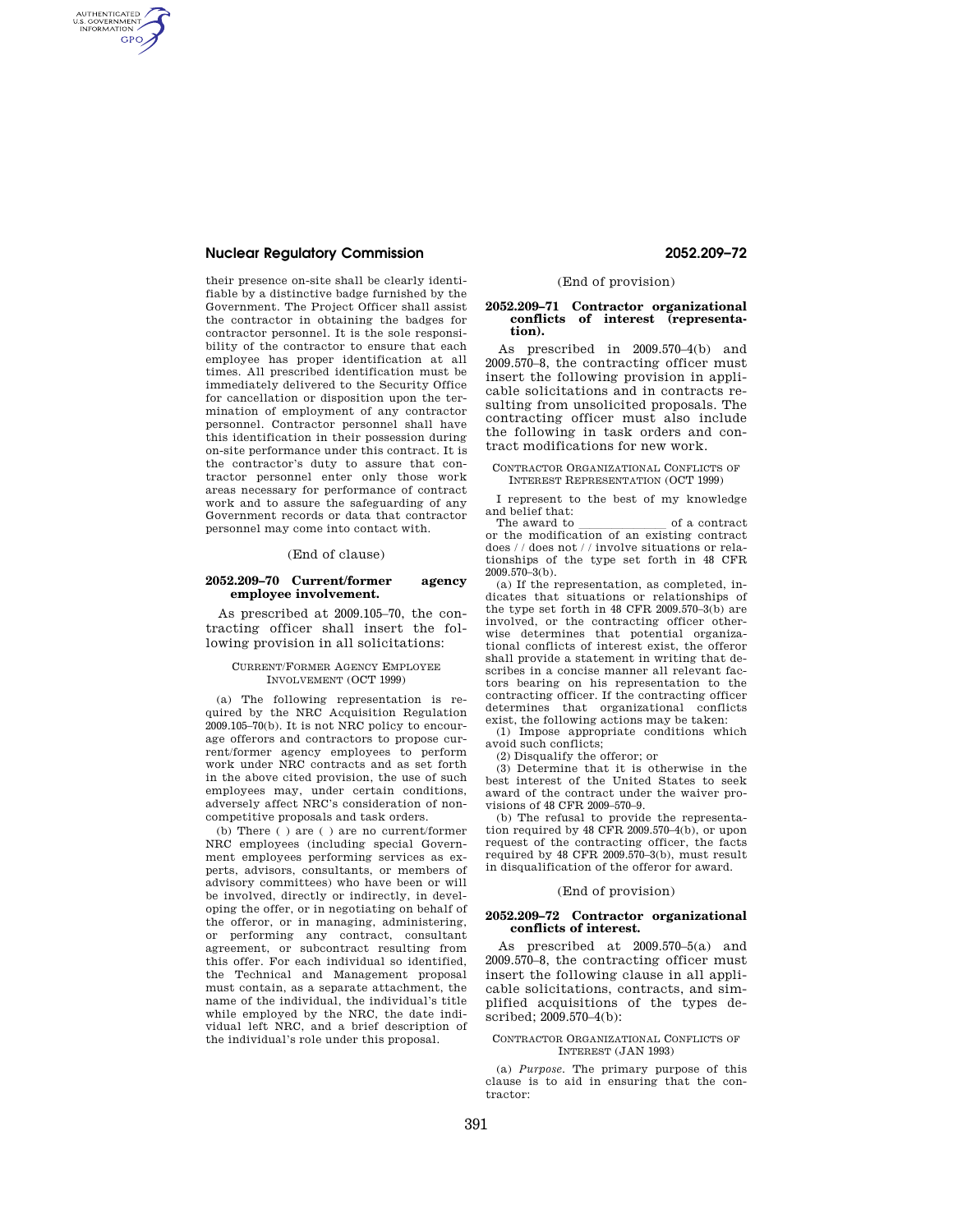**2052.209–72 48 CFR Ch. 20 (10–1–09 Edition)** 

(1) Is not placed in a conflicting role because of current or planned interests (financial, contractual, organizational, or otherwise) which relate to the work under this contract; and

(2) Does not obtain an unfair competitive advantage over other parties by virtue of its performance of this contract.

(b) *Scope.* The restrictions described apply to performance or participation by the contractor, as defined in 48 CFR 2009.570–2 in the activities covered by this clause.

(c) *Work for others.* (1) Notwithstanding any other provision of this contract, during the term of this contract, the contractor agrees to forego entering into consulting or other contractual arrangements with any firm or organization the result of which may give rise to a conflict of interest with respect to the work being performed under this contract. The contractor shall ensure that all employees under this contract abide by the provision of this clause. If the contractor has reason to believe, with respect to itself or any employee, that any proposed consultant or other contractual arrangement with any firm or organization may involve a potential conflict of interest, the contractor shall obtain the written approval of the contracting officer before the execution of such contractual arrangement.

(2) The contractor may not represent, assist, or otherwise support an NRC licensee or applicant undergoing an NRC audit, inspection, or review where the activities that are the subject of the audit, inspection, or review are the same as or substantially similar to the services within the scope of this contract (or task order as appropriate) except where the NRC licensee or applicant requires the contractor's support to explain or defend the contractor's prior work for the utility or other entity which NRC questions.

(3) When the contractor performs work for the NRC under this contract at any NRC licensee or applicant site, the contractor shall neither solicit nor perform work in the same or similar technical area for that licensee or applicant organization for a period commencing with the award of the task order or beginning of work on the site (if not a task order contract) and ending one year after completion of all work under the associated task order, or last time at the site (if not a task order contract).

(4) When the contractor performs work for the NRC under this contract at any NRC licensee or applicant site,

(i) The contractor may not solicit work at that site for that licensee or applicant during the period of performance of the task order or the contract, as appropriate.

(ii) The contractor may not perform work at that site for that licensee or applicant during the period of performance of the task order or the contract, as appropriate, and for one year thereafter.

(iii) Notwithstanding the foregoing, the contracting officer may authorize the contractor to solicit or perform this type of work (except work in the same or similar technical area) if the contracting officer determines that the situation will not pose a potential for technical bias or unfair competitive advantage.

(d) *Disclosure after award.* (1) The contractor warrants that to the best of its knowledge and belief, and except as otherwise set forth in this contract, that it does not have any organizational conflicts of interest as defined in 48 CFR 2009.570–2.

(2) The contractor agrees that if, after award, it discovers organizational conflicts of interest with respect to this contract, it shall make an immediate and full disclosure in writing to the contracting officer. This statement must include a description of the action which the contractor has taken or proposes to take to avoid or mitigate such conflicts. The NRC may, however, terminate the contract if termination is in the best interest of the Government.

(3) It is recognized that the scope of work of a task-order-type contract necessarily encompasses a broad spectrum of activities. Consequently, if this is a task-order-type contract, the contractor agrees that it will disclose all proposed new work involving NRC licensees or applicants which comes within the scope of work of the underlying contract. Further, if this contract involves work at a licensee or applicant site, the contractor agrees to exercise diligence to discover and disclose any new work at that licensee or applicant site. This disclosure must be made before the submission of a bid or proposal to the utility or other regulated entity and must be received by the NRC at least 15 days before the proposed award date in any event, unless a written justification demonstrating urgency and due diligence to discover and disclose is provided by the contractor and approved by the contracting officer. The disclosure must include the statement of work, the dollar value of the proposed contract, and any other documents that are needed to fully describe the proposed work for the regulated utility or other regulated entity. NRC may deny approval of the disclosed work only when the NRC has issued a task order which includes the technical area and, if site-specific, the site, or has plans to issue a task order which includes the technical area and, if site-specific, the site, or when the work violates paragraphs  $(c)(2)$ ,  $(c)(3)$  or  $(c)(4)$  of this section.

(e) *Access to and use of information.* (1) If, in the performance of this contract, the contractor obtains access to information, such as NRC plans, policies, reports, studies, financial plans, internal data protected by the Privacy Act of 1974 (5 U.S.C. Section 552a (1988)), or the Freedom of Information Act (5